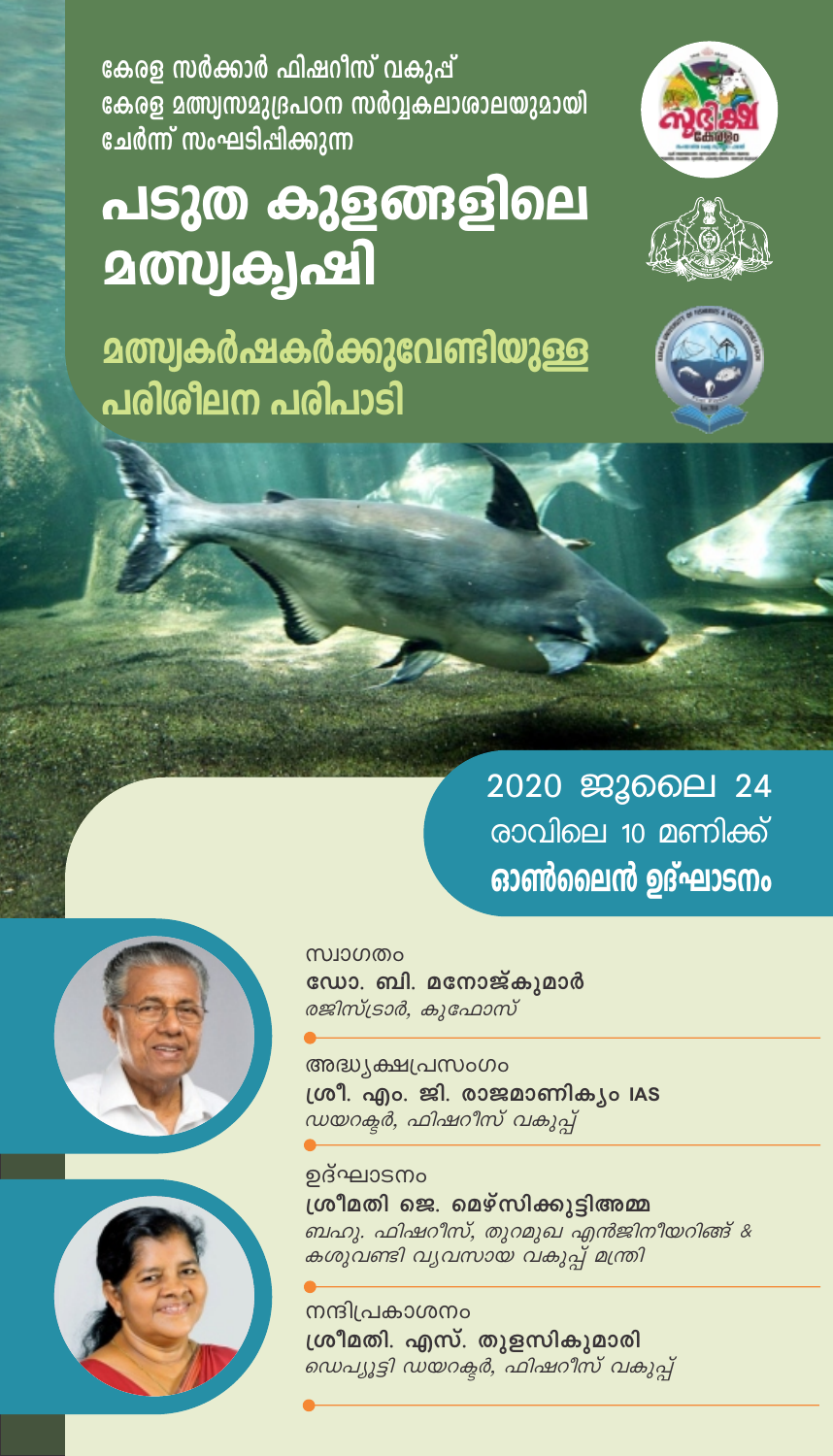## Training Session

## Moderator:Sri. B. Ignatious Mandro, Joint Director of Fisheries

| Time                      | Topic of discussion                                                          | Contents                                                                                                                                                                                                          | Expert/Officer                                                                                  |
|---------------------------|------------------------------------------------------------------------------|-------------------------------------------------------------------------------------------------------------------------------------------------------------------------------------------------------------------|-------------------------------------------------------------------------------------------------|
| 10.30                     | Module-1<br>Introduction to<br>Intensive farming<br>systems                  | Principle, concept, merits,<br>demerits, present status.<br>Suitability of species to culture in<br>intenssive unit, Bionomics of<br>Pangasius                                                                    | Dr. K. Dinesh,<br><b>Associate Professor</b><br>and Head<br>Department of<br>Aquaculture, KUFOS |
| 11.45                     | Module-2<br>Design and<br>construction of<br>padutha pond for<br>aquaculture | Site clearance, material, size and<br>setting-up of unit, plumping,<br>drainage, roof fence, electric<br>power, requirements of bio-<br>security measures                                                         | Dr. Vinu Jacob                                                                                  |
| 2.00                      | Module-3<br>Pre-stocking<br>management and<br>Stocking                       | Chlorination, de-chlorination,<br>selection of healthy fish seed,<br>packing, transportation,<br>quarantine, PCR tests,<br>acclimatization, stocking density,<br>nursery management in hapa/cage                  | Dr. Joyni Jacob                                                                                 |
| Day-2 Theory (27/07/2020) |                                                                              |                                                                                                                                                                                                                   |                                                                                                 |
| 10.00                     | Module-4<br>Post stocking<br>management &<br>Harvesting                      | Food & feeding, Growth<br>monitoring, Harvesting, storage<br>and marketing                                                                                                                                        | Smt. Sofji S Bhadran                                                                            |
| 11.15                     | Experience sharing<br>by farmers                                             |                                                                                                                                                                                                                   |                                                                                                 |
| 11.45                     | Module-5<br>Management of<br>water quality & fish<br>health                  | Importance of water quality<br>parameters and its evaluation &<br>management (DO, pH, salinity,<br>TAN, NO3N, NO2N, temperature,<br>alkalinity)<br>Fish health & disease<br>management                            | Dr. Manoj CK                                                                                    |
| 2.00                      | Module-6<br>Project guidelines,<br>economics and legal<br>aspects            | Guidelines, Analysis of material<br>cost and operational cost,<br>production, profit, cost benefit<br>evaluation, pattern of assistance,<br>registration and license<br>Success models and reasons for<br>failure | Dr. Chaithanya ER                                                                               |